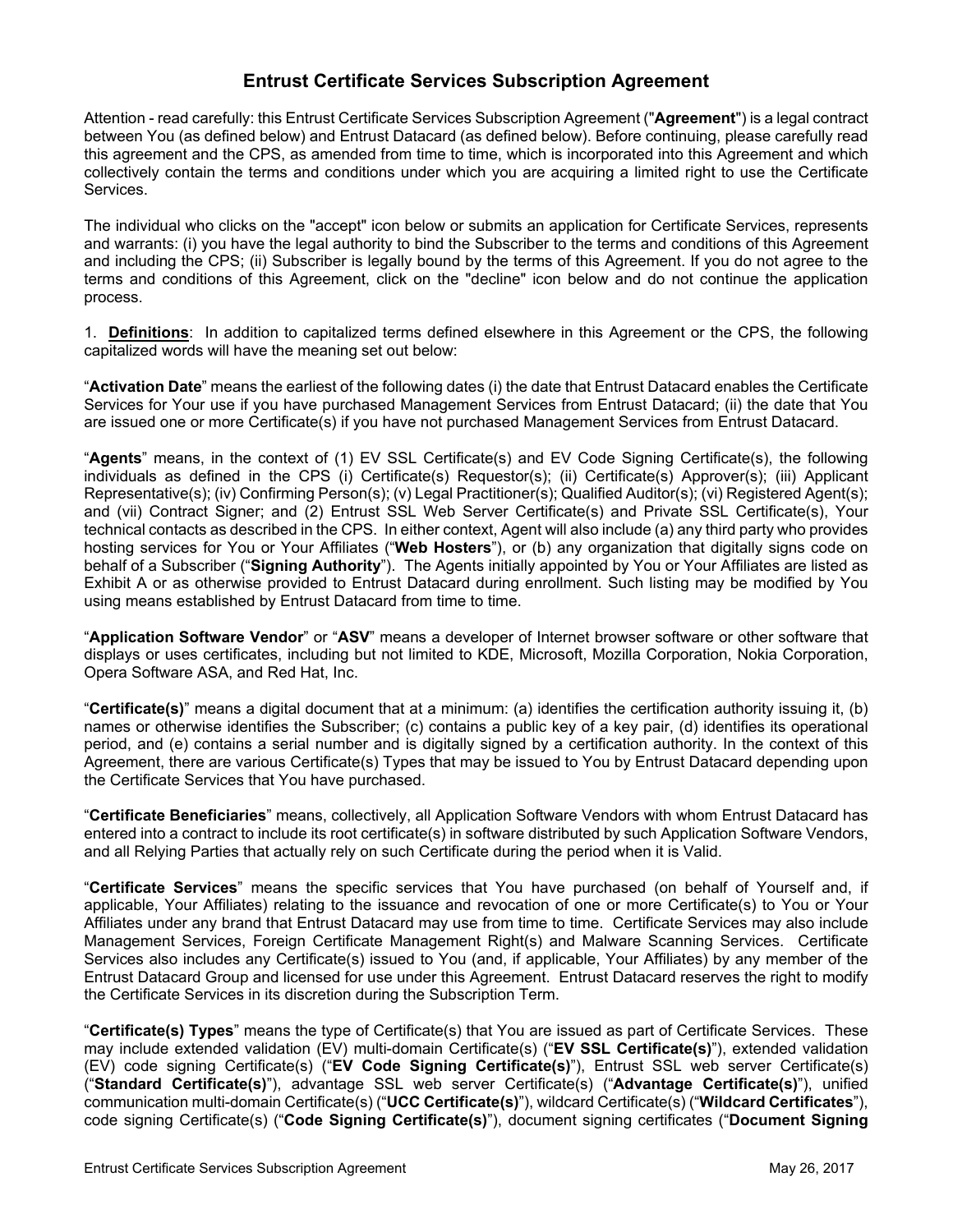**Certificate(s)**"), mobile device Certificates ("**Device Certificate(s)**"), private SSL Certificate(s) ("**Private SSL Certificate(s)**") and secure email personal certificates and secure email enterprise certificates are collectively referred to as "**Client Certificate(s)**"). Standard Certificate(s), Advantage Certificate(s), Wildcard Certificate(s) and UCC Certificate(s) are also collectively referred to as "**Entrust SSL Web Server Certificate(s)**". EV SSL Certificate(s) and EV Code Signing Certificate(s) are also collectively referred to as "**Entrust EV Certificate(s)**".

"**Client Certificate Agreement**" means the most recent version of the Client Certificate Agreement that can be found on the Internet at http://www.entrust.net/cps.

"**Contract Signer**" means the individual who agrees to this Agreement on behalf of, and under the authority of You.

"**CPS**" means the most recent version of the certification practice statement that is incorporated by reference into this Agreement and the Certificate(s) that You are issued, as may be amended from time to time in accordance with the terms of the CPS. The CPS applicable to a specific Certificate(s) that You are issued in connection with Certificate Services depends on the Certificate(s) Type(s) and can be found on the Internet at http://www.entrust.net/cps or by contacting Entrust Datacard. For example, use of EV SSL Certificate(s) and EV Code Signing Certificate(s) is governed by the most recent version of the document titled "Certification Practice Statements for Extended Validation (EV) Certificates", use of Entrust SSL Web Server Certificate(s), Code Signing Certificate(s), Document Signing Certificate(s) and Client Certificates is governed by the most recent version of the document titled "Certification Practice Statement", and use of Private SSL Certificate(s) is governed by the most recent version of the document titled "Certification Practice Statement For Private Trust Certificates".

"**Enterprise**" means You, Your Agents, and Your Affiliates.

"**Entrust Datacard**" means Entrust, Inc. if You are a resident of the United States; otherwise, Entrust Datacard means Entrust Datacard Limited. "**Entrust Datacard Group**" means collectively Entrust Holdings, Inc., its subsidiaries, its licensors, its Resellers, its suppliers, and the directors, officers, employees, agents and independent contractors of any of them. "**Entrust Datacard Group Affiliates**" means collectively, Entrust Datacard Corporation and its Affiliates, where "Affiliates" means a person or entity that directly, or indirectly through one or more intermediaries, controls, is controlled by or is under common control with a party hereto (with "control" meaning ownership of more than fifty percent (50%) of the voting stock of the entity or, in the case of a non-corporate entity, an equivalent interest).

"**EV Guidelines**" means; (i) in respect to EV SSL Certificate(s), the most recent version of the CA/Browser Forum Guidelines For The Issuance And Management of Extended Validation Certificates ("EV SSL Guidelines"), and (ii) in respect to EV Code Signing Certificate(s), the most recent version of the CA/Browser Forum Guidelines For The Issuance And Management of Extended Validation Code Signing Certificates ("EV Code Signing Guidelines"). EV Guidelines are posted on the Internet at http://www.cabforum.org/.

"**Foreign Certificate(s)**" means any Certificate that was not issued by Your Management Services account under this Agreement. For greater certainty, Foreign Certificate(s) may include, but is not limited to, Certificates issued from other management services accounts, Certificates purchased from Entrust Datacard's retail web site, Certificates issued from other Entrust Datacard service offerings, and Certificates issued by any third party.

"**Foreign Certificate Management Right(s)**" means an optional license enabling You to use Your Management Services account to manage (as set out in the documentation) one (1) Foreign Certificate for each Foreign Certificate Management Right(s) purchased by You. The quantity of Foreign Certificate Management Right(s) available to You will be tracked by Your Management Services account and Your inventory of available Foreign Certificate Management Right(s) will be increased or decreased by a quantity corresponding to the number of Foreign Certificates added to or released from Your Management Services account.

"**Governmental Authority**" means any foreign or domestic national, provincial, state, territorial, or local government authority; quasi-governmental authority; court; government organization; government commission; governmental board, bureau or instrumentality; regulatory, administrative or other agency; or any political or other subdivision, department, or branch of any of the foregoing.

"**Malware Scanning Services**" means optional daily malware scanning services that are made available with a Certificate and hosted by a third party supplier on behalf of Entrust Datacard. Each Entrust SSL Web Server Certificate includes the option to perform limited daily malware scanning for up to 250 pages and blacklist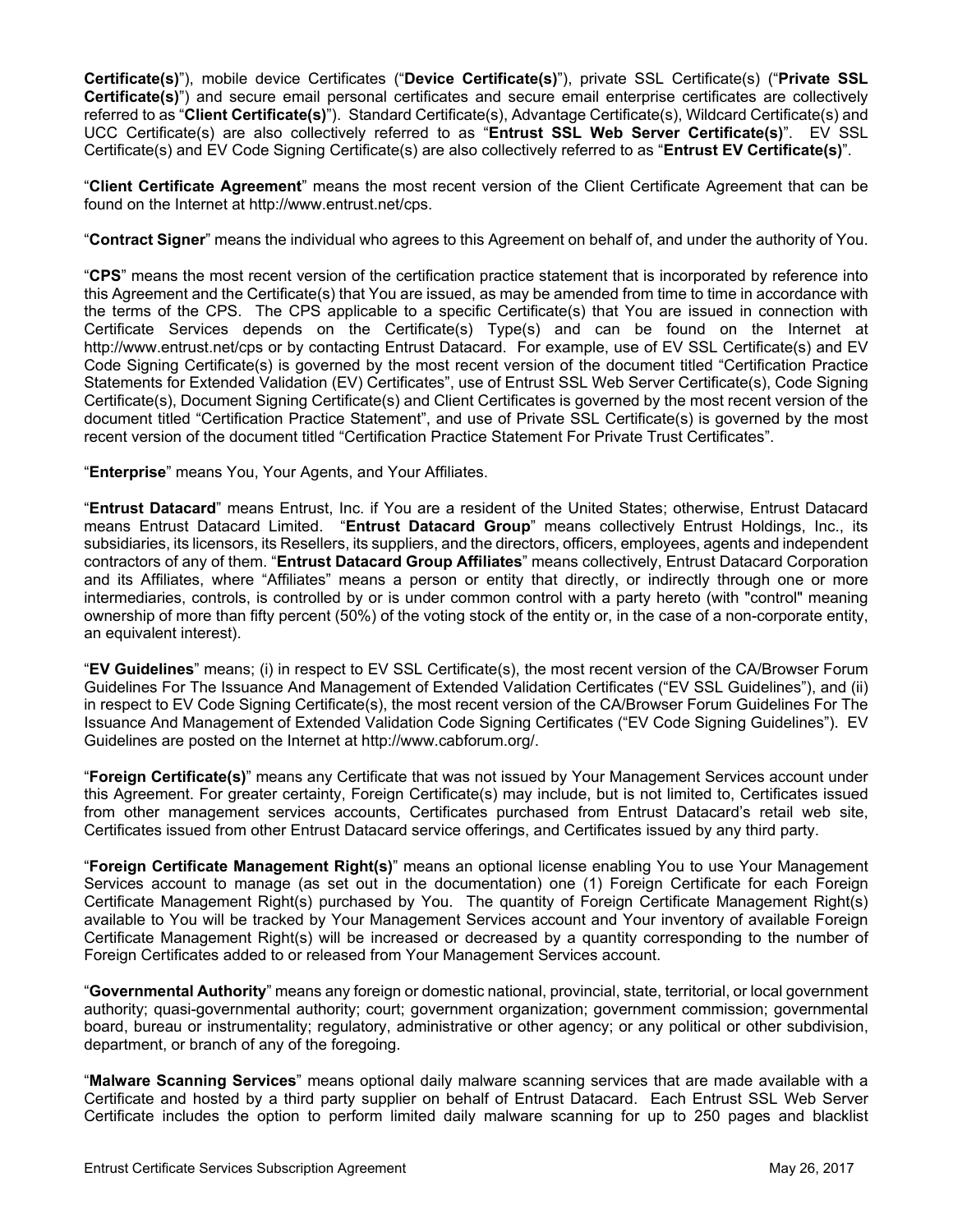monitoring, for one domain. EV SSL Certificates includes the option to perform limited daily malware scanning for up to 500 pages, blacklist monitoring, and such other ancillary scans for one domain that are documented as part of the services. For greater certainty, Private SSL Certificates do not include Malware Scanning Services. Such Malware Scanning Services are subject to You supplying the information necessary to such third party supplier to perform such services and will be available until the earlier of: (i) the end of the Subscription Term; (ii) revocation of the applicable Certificate corresponding to the domain being scanned; and (iii) Malware Scanning Service discontinuation by Entrust Datacard. Entrust Datacard reserves the right to alter the features and functionality of the Malware Scanning Services or discontinue such services throughout the Subscription Term and makes no warranty that any malware, security threats or vulnerabilities will be detected or is detectable by such services.

"**Management Services**" means a self-service administration tool hosted by Entrust Datacard that is designed to help You manage Certificate(s) that may be made available to You by Entrust Datacard that enables You to manage the issuance, revocation, and expiry of one or more Certificate(s) issued to You as part of Certificate Services. Management Services are available in two (2) deployment and use models as may be described in the documentation: a certificate pooling model ("Pooling") and a non-pooling model ("Non-Pooling").

"**Permitted Group**" means in the case of (i) Entrust SSL Web Server Certificate(s), EV SSL Certificate(s), Private SSL Certificate(s), EV Code Signing Certificate(s), Document Signing Certificate(s) and Code Signing Certificates, You and Your Affiliates; and (ii) in the case of Client Certificates, Your employees or third parties conducting Enterprise related business with to whom You have assigned an email address for such business purposes.

"**Person**" means and includes an individual, corporation, business, trust, partnership, limited liability company, association, joint venture, Governmental Authority, public corporation, or any other legal or commercial entity.

"**Reseller**" means a legal entity authorized by Entrust Datacard to resell Certificate Services to You.

"**Relying Party**" means any individual or entity that relies on a Valid Certificate. For avoidance of doubt, an ASV is not a "Relying Party" when software distributed by such ASV merely displays information regarding a Certificate.

"**Subscriber**" means the Person in the Permitted Group who is issued a Certificate under this Agreement.

"**Subscription Fees**" means the fees established by Entrust Datacard that You will pay to use the Certificate Services, Management Services and ECS Support Services, as posted from time to time at Entrust Datacard's internet web site and/or in the documentation included with the Management Services, or as set out in a quotation issued to You by Entrust Datacard, or as set out in a purchase order issued by You to Entrust Datacard (or an authorized reseller of Entrust Datacard) that has been accepted by Entrust Datacard. In spite of the foregoing, if You have purchased the Certificate Services through a Reseller the Subscription Fees will be the fees agreed to between You and such Reseller provided that such Reseller pays to Entrust Datacard such portion of such Subscription Fees as required pursuant to the written agreement between Entrust Datacard and such Reseller.

"**Subscription Term**" means the length of time that You have subscribed to purchase Certificate Services commencing on the Activation Date. In the case where You have purchased Certificate Services that: (i) are for a single Certificate, the Subscription Term is the validity period of the applicable Certificate(s); (ii) include "Pooling" Management Services, the Subscription Term is the period of time for which You have purchased the right to use such Management Services, irrespective of whether the Certificate(s) that are issued to You as part of Certificate Services have validity periods extending beyond such period of time, or (iii) include "Non-Pooling" Management Services, the Subscription Term is the validity period of the applicable Certificate(s) issued under such Management Services, provided that all such Certificates are issued on or before the one (1) year anniversary of the Activation Date after which time such ability to request issuance shall expire. In the event that You elect to renew your subscription to the Certificate Services upon expiration of the Subscription Term for an additional length of time (a "Renewal Term"), the Subscription Term will be extended to include such Renewal Term upon payment of the Subscription Fees for the Renewal Term. In any case, the Subscription Term may be shortened pursuant to Section 7 of this Agreement.

"**Suspect Code**" means any code or set of instructions that contains malicious functionality or serious vulnerabilities, including spyware, malware and other code that installs without the user's consent and/or resists its own removal, and code that can be exploited in ways not intended by its designers to compromise the trustworthiness of the computing environment on which it executes.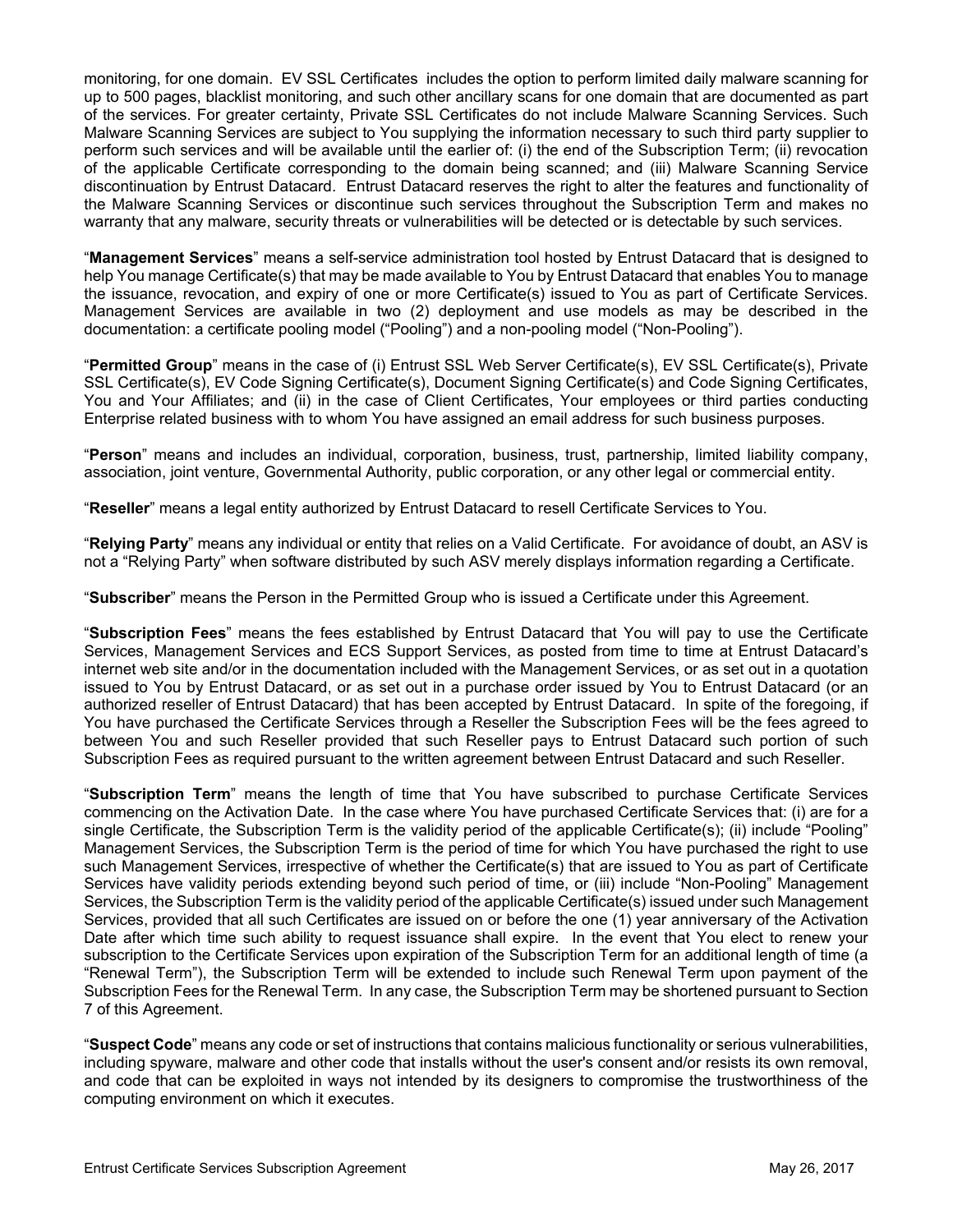"**You**" or "**Your**" means the Person who has entered into this Agreement to receive Certificate Services.

"**Your Affiliates**" means Your controlled subsidiaries who You will cause to comply with this Agreement. In this context, You control a subsidiary if You own fifty percent (50%) or more of the voting rights for the board of directors or other mechanism of control for the corporation or other entity.

"**Valid**" means that a Certificate that has not expired and has not been revoked.

#### 2. **Services and License**

- (a) Issuance of Certificate(s): Upon receipt of Your application for Certificate Services, Entrust Datacard will perform limited verification (as described in the CPS) of the information submitted by Enterprise. After completing such verification, Entrust Datacard may issue You or Your Affiliates (if applicable) one or more Certificate(s) (depending on the amount of Subscription Fees You have paid) as described in the CPS. If Entrust Datacard issues Certificate(s) services to You or Your Affiliates (if applicable), Entrust Datacard will make such Certificate(s) available for retrieval.
- (b) Grant of License: Subject to the terms and conditions of this Agreement, Entrust Datacard hereby grants to Enterprise a non-exclusive, non-transferable license to use the Certificate Services; provided, however, that Enterprise may only use the Certificate Services (including for the avoidance of any doubt, all Certificate(s)) in compliance with this Agreement, for the sole purposes of securing communications pertaining to Enterprise related business. If the Certificate Services include Management Services, Enterprise may only use the Management Services in compliance with this Agreement for the purpose of managing Certificate(s) issued by Entrust Datacard to You or Your Affiliates. All use of the Management Services must be in accordance with the documentation supplied to You as part of the Management Services. If Entrust Datacard makes computer software available to Enterprise for download as part of the Certificate Services, such software will be licensed to Enterprise under the terms of the license agreement embedded in or associated with such software. Enterprise does not acquire any rights, express or implied, in the Certificate Services, other than those rights specified in this Agreement. Enterprise will not host, time-share, rent, lease, sell, license, sublicense, assign, distribute or otherwise transfer any component of Certificate Services, except as provided in this Agreement. If one or more enabling mechanisms ("**License String**") that provides Enterprise with access to the Certificate Services is supplied to Enterprise, Enterprise may only use such Licensing String for the purpose of using the Certificate Services and Enterprise may not copy or alter a Licensing String. Each permitted copy of all or part of any item of Certificate Services must include all copyright notices, restricted rights legends, proprietary markings and the like exactly as they appear on the copy delivered by Entrust Datacard to Enterprise. You may only deploy the number of Certificates that You have purchased from Entrust Datacard or its Reseller. Enterprise will not copy, modify, adapt or merge copies of the Certificate Services except as provided in this Agreement. Enterprise will not translate, reverse engineer, de-compile or disassemble the Certificate Services except to the extent that law explicitly prohibits this restriction notwithstanding a contractual restriction to the contrary.
- (c) Lifecycle Monitoring Service: Entrust Datacard will provide You with a lifecycle monitoring service ("**LMS**"). The LMS is designed to reduce the chance of disruption of Your service which may be caused by the expiration of Your Certificate(s). Entrust Datacard will use commercially reasonable efforts to send an email to the technical contact listed in the information provided to Entrust Datacard with Your Certificate Services Application (such person referred to as "**Notice Recipient**"). Such email will inform the Notice Recipient that Your Certificate(s) is due to expire according to the user configurable parameters set out in the Management Services. In the event that the Notice Recipient changes, You can still receive a LMS email notice if You provide Entrust Datacard with updated contact information for the Notice Recipient at least sixty (60) days prior to the date that Your Certificate(s) is due to expire. You will not be eligible for the LMS if Your Notice Recipient changes and Entrust Datacard is not informed of such change within the time period set forth above.
- (d) ECS Support Services: If You have purchased Management Services You are entitled to receive the ECS Support Services set below. "**ECS Support Services**" means the maintenance, support and verification services relating to the: (i) issuance and revocation of one or more Certificate(s) to You or Your Affiliates, (ii) Certificate Services, and (iii) Management Services, that are provided by Entrust Datacard according to the service plan selected and paid (if applicable) for by You. ECS Support Services are available in the following service plans: (i) the Silver Support Plan ("**Silver Support**"), and (ii) the Platinum Support Plan ("**Platinum Support**"). ECS Support Services are provided by Entrust Datacard for the duration of the Subscription Term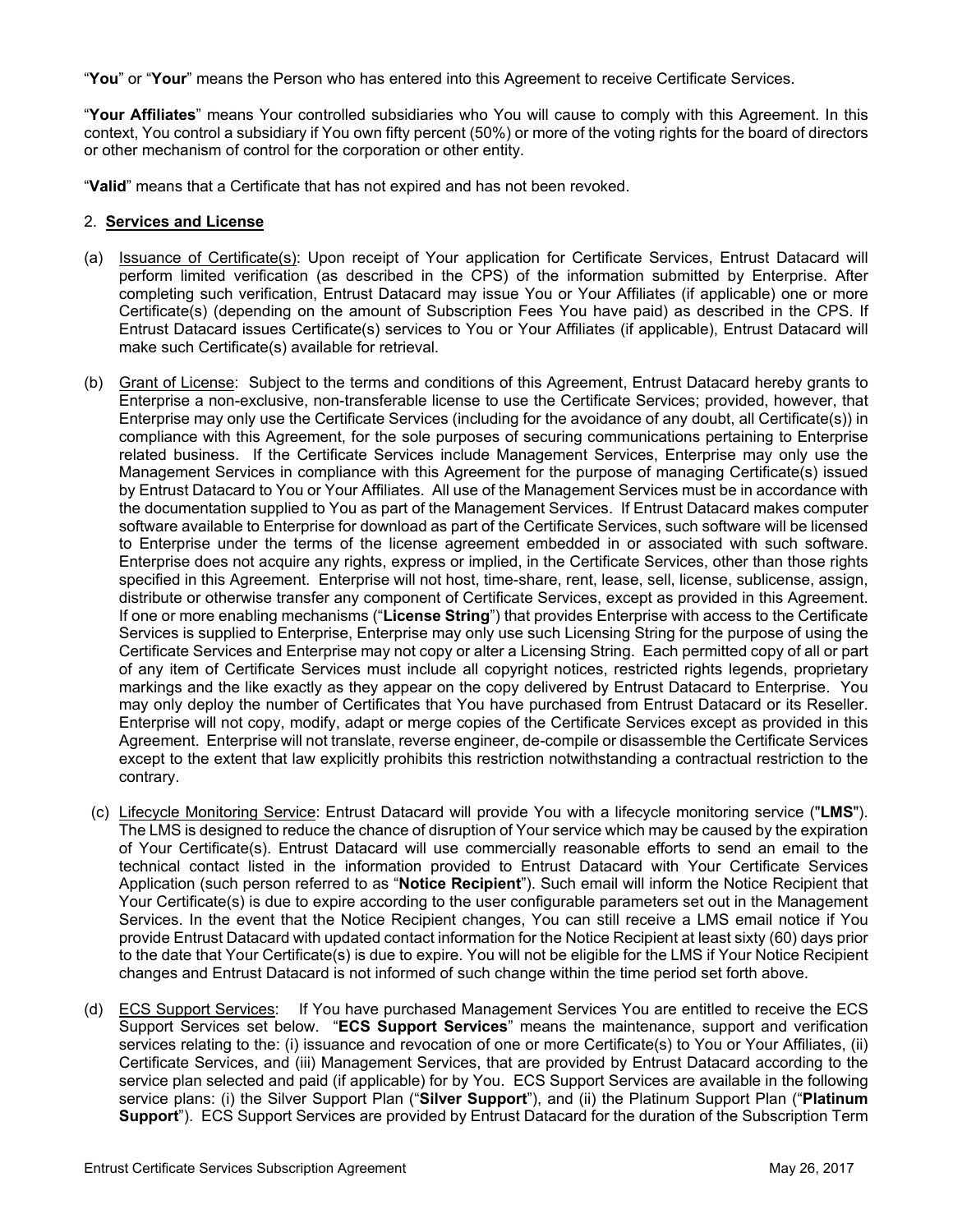pursuant to the terms and conditions of the ECS Support Services Agreement available on the Internet at www.entrust.net/cps. Entrust Datacard reserves the right to modify the ECS Support Services in its discretion during the Subscription Term.

If You have subscribed to Management Services, Silver Support services will be provided to You at no additional charge as part of the Management Services that You have subscribed to. If You have subscribed to Management Services, You may elect to upgrade the ECS Support Services to the Platinum Support Plan, subject to Your payment of the applicable Subscription Fee. The Subscription Fee for the Platinum Support Plan must be paid for all Certificates in the Management Services account, or added thereafter during the Subscription Term.

#### 3. **Fees**

You will pay all applicable Subscription Fees for any Certificate Services issued to You, plus any additional taxes. Such payment will be made within thirty (30) days of the receipt of an invoice from Entrust Datacard for any such Certificate Services; provided, however that if You have purchased the Certificate Services through a Reseller then the payment terms will be those terms established between You and such Reseller. In the event that You do not pay the applicable fees for any Certificate Services extended to You (or where You have purchased the Certificate Services through a Reseller and such Reseller does not pay Entrust Datacard the applicable fees for any Certificate Services in accordance with Entrust Datacard's agreement with such Reseller), Enterprise will not be entitled to use such Certificate Services (including for the avoidance of any doubt, any Certificate(s)) and Entrust Datacard may refuse to process any subsequent applications submitted by You for additional Certificate Services and revoke all Certificate(s). All amounts due under this Agreement to Entrust Datacard must be paid to the invoicing member of the Entrust Datacard Group.

#### 4. **Representations, Warranties and Additional Obligations**

You represent and warrant to Entrust Datacard and all Certificate Beneficiaries that You have the authority to bind Your Affiliates to this Agreement (if Your Affiliates are issued any Certificate(s) or otherwise receive any Certificate Services in connection with the Management Services purchased hereunder, if applicable). You will and You will cause Your Affiliates who receive any Certificate Services hereunder, and Your Agents, to comply with: (A) the requirements (including but not limited to providing the representations and warranties) set forth in this Agreement and, in the case of EV SSL Certificate(s) and EV Code Signing Certificate(s), the EV Guidelines, and (B) all applicable laws including, without limitation, laws relating to import, export, licensing, and data protection, as they apply to the activities contemplated under this Agreement or the right to include personal information in Certificates.

You further represent and warrant to Entrust Datacard and all Certificate Beneficiaries that:

- (i) all information provided, and all representations made, by Subscriber in relation to any Certificate Services are and will be complete and accurate (and You will promptly update such information and representations from time to time as necessary to maintain such completeness and accuracy);
- (ii) the Private Key corresponding to the Public Key submitted to Entrust Datacard with Your application for a Certificate(s) was created using sound cryptographic techniques and all reasonable measures have been taken to maintain sole control of, keep confidential, and properly protect the Private Key (and any associated access information or device – e.g., password or token) at all times and will operate and maintain any device storing Private Keys in a secure manner;
- (iii) the Certificate(s) will not be installed or used until You have reviewed and verified the accuracy of the data in each Certificate;
- (iv) in the case of Entrust SSL Certificates, EV SSL Certificates and Private SSL Certificates, the Certificate(s) will be installed only on the server(s) that are accessible at the domain name (subjectAltName(s)) listed on the Certificate;
- (v) Certificates and the Private Key corresponding to the Public Key listed in such Certificate will only be used in compliance with all applicable laws, solely for authorized company business, solely in accordance with the Agreement and the Certificate will not be used for any hazardous or unlawful (including tortious) activities;
- (vi) You will immediately respond to Entrust Datacard's instructions concerning (1) compromise of the Private Key associated with any Certificate, and (2) misuse or suspected misuse of a Certificate;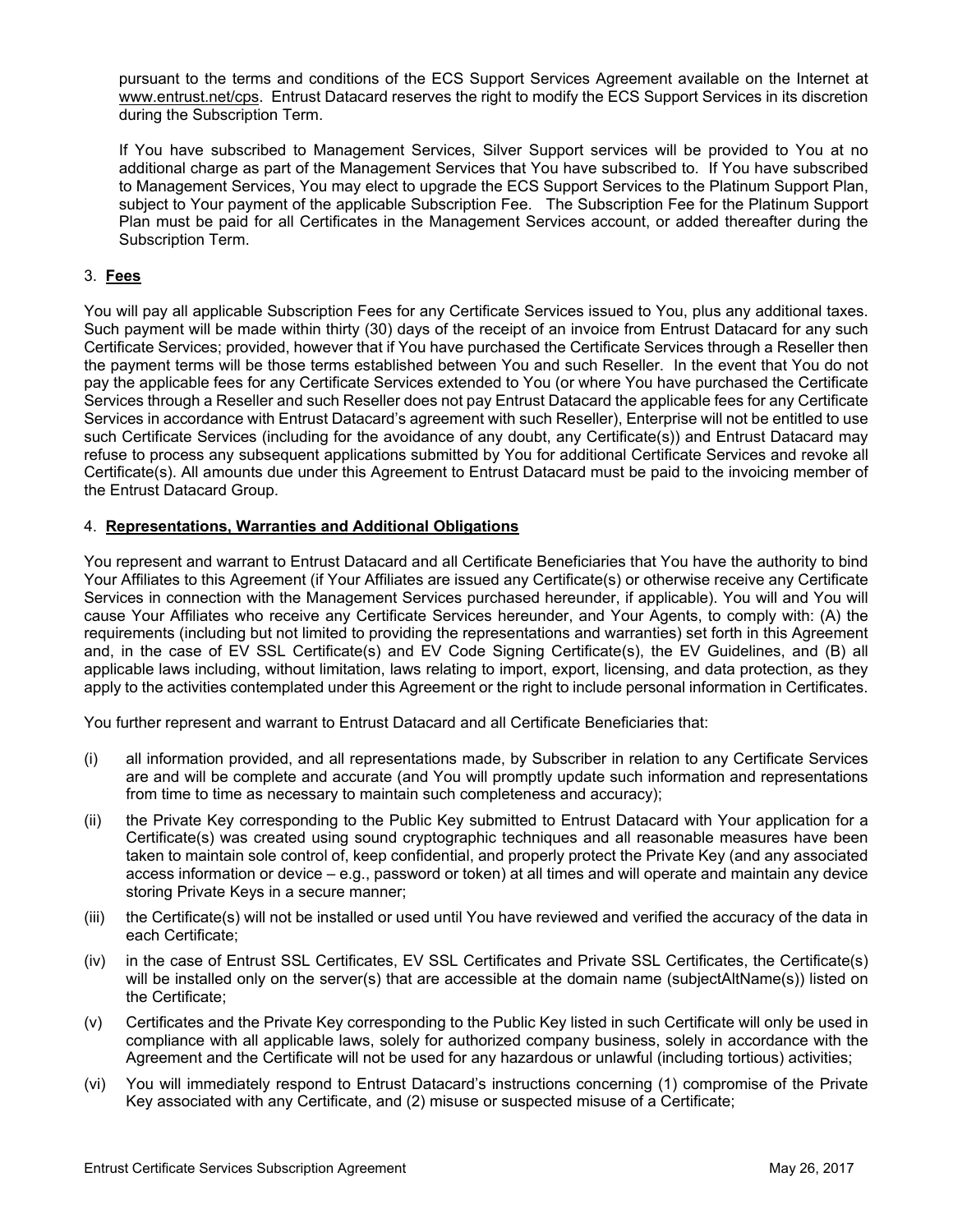- (vii) all use of the Certificate and its associated Private Key will cease immediately, and You will promptly notify Entrust Datacard and request the revocation of the Certificate, if (1) any information included in Your application for a Certificate or the Certificate changes, is or becomes incorrect or inaccurate, or if any change in any circumstances would make the information in the Certificate incorrect, misleading or inaccurate; or (2) there is any actual or suspected misuse or compromise of the Private Key (or key activation data) associated with the Public Key in the Certificate;
- (viii) all use of the (1) Certificate and (2) Private Key associated with the Public Key in such Certificate will cease upon expiration or revocation of such Certificate, and such Certificate will be removed from the device(s) and/or software in which it has been installed;
- (ix) You acknowledge and agree that Entrust Datacard is entitled to revoke a Certificate immediately if: (1) You breach any of Your obligations, representations and/or warranties set out in this Section 4, (2) Entrust Datacard discovers that the Private Key has been compromised, or (3) Entrust Datacard discovers that a Certificate is being used to enable phishing attacks, fraud and/or the distribution of Suspect Code;
- (x) the subject named in the Certificate(s) corresponds to the Subscriber, and that the Subscriber has authorized the inclusion of such information in the Certificate;
- (xi) You have the exclusive right to use the domain name or email address listed in Certificate;
- (xii) in the case of Code Signing Certificates and EV Code Signing Certificates, (1) You will use commercially reasonable efforts to employ the code signing practices set out in the Code Signing Best Practices document available at https://www.entrust.com/get-support/ssl-certificate-support/enrollment-guides/ or by contacting Entrust Datacard; (2) You will not knowingly use the Certificate and the Private Key corresponding to the Public Key listed in such Certificate to digitally sign Suspect Code and You acknowledge that Entrust Datacard will revoke such Certificate if You fail to comply; (3) in the event that there is evidence that a Certificate was used to digitally sign Suspect Code; (A) all use of such Certificate and its associated Private Key will cease immediately, and (B) You will immediately notify Entrust Datacard and request the revocation of the applicable Certificate if You become aware (by whatever means) that the Private Key associated with such Certificate has digitally signed code that contains Suspect Code; (4) You will not request a Certificate containing a Public Key that is, or will be used with any other Certificate Type; (5) You acknowledge and agree (A) if the Certificate is identified as a source of Suspect Code, (B) the authority to request the Certificate cannot be verified, or (C) the Certificate is revoked for reasons other than at Your request (e.g. as a result of private key compromise, discovery of malware, etc.), then Entrust Datacard is authorized to share information about the Certificate, signed application, Certificate, and surrounding circumstances with other CAs or industry groups, including the CA/Browser Forum; and (6) You acknowledge that ASV's may independently determine that a Certificate is malicious or compromised and that ASV's and ASV products may have the ability to modify its customer experiences or "blacklist" a Code Signing Certificate or EV Code Signing Certificate without notice to You or Entrust Datacard and without regard to the revocation status of the Code Signing Certificate or EV Code Signing Certificate; and
- (xiii) in respect to EV Code Signing Certificates; You will only digitally sign code that complies with the requirements set forth in the EV Code Signing Guidelines.

#### You expressly agree that You will:

- a) provide, in any communications with Entrust Datacard, correct information with no known errors, misrepresentations, or omissions;
- b) generate a new, secure, and cryptographically sound Key Pair to be used in association with the Certificate;
- c) ensure that any information provided to Entrust Datacard in connection with Your application for a Certificate does not infringe, misappropriate, dilute, unfairly compete with, or otherwise violate the intellectual property, or other rights of any person, entity, or organization in any jurisdiction;
- d) refrain from modifying the contents of Certificates;
- e) use Certificates and Certificate Services exclusively for legal and authorized purposes in accordance with the terms and conditions of the Agreement and applicable laws;
- f) only use Certificates on behalf of the organization listed as the Subject in such Certificates;
- g) keep confidential and properly protect the Private Keys;
- h) notify Entrust Datacard as soon as reasonably practicable of any change to any information included in Your application for a Certificate or any change in any circumstances that would make the information in Your application for a Certificate misleading or inaccurate;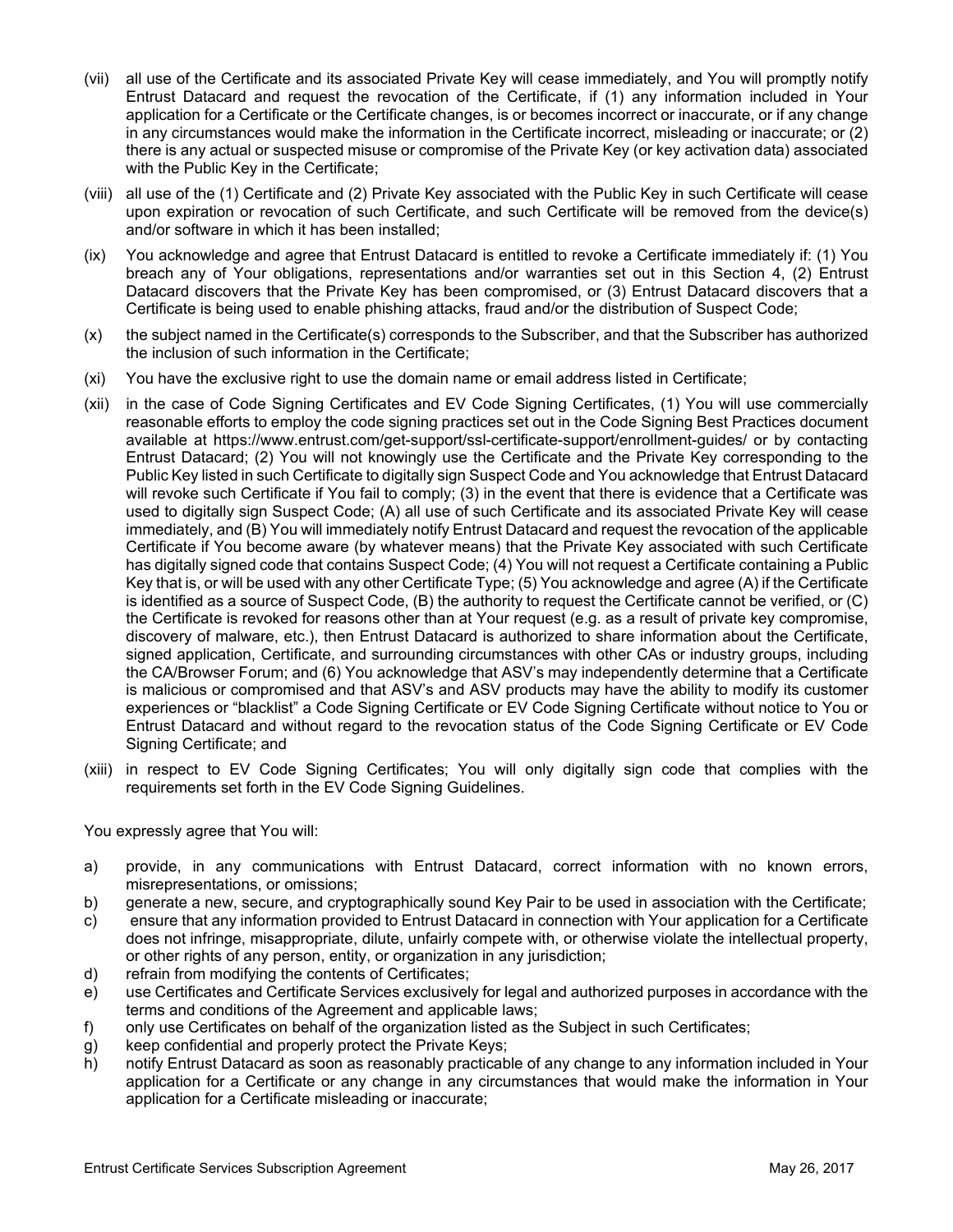- i) notify Entrust Datacard as soon as reasonably practicable of any change to any information included in the Certificate or any change in any circumstances that would make the information in the Certificate misleading or inaccurate;
- j) immediately cease to use Certificates if any information included in the Certificate or if any change in any circumstances would make the information in the Certificate misleading or inaccurate;
- k) notify Entrust Datacard immediately of any suspected or actual Compromise of the Private Keys and request the revocation of such Certificate;
- l) immediately cease to use the Certificate upon (a) expiration or revocation of such Certificate, or (b) any suspected or actual Compromise of the Private Key corresponding to the Public Key in such Certificate, and remove such Certificate from the devices and/or software in which it has been installed;
- m) will comply with all applicable laws including, without limitation, laws relating to import, export, licensing, and data protection, as they apply to the activities contemplated under this Agreement including without limitation Enterprise's right to export, import or use the Certificate Services or the right to include personal information in Certificates;
- n) in respect to Document Signing Certificates, generate and protect the Key Pair in a cryptographic module that (a) prevents exportation or duplication, and (ii) meets or exceeds FIPS 140-2 Level 2 certification standards;
- o) refrain from using the Private Key corresponding to the Public Key in the Certificate to sign other Certificate(s); and
- p) use appropriate judgment about whether it is appropriate, given the level of security and trust provided by Certificate, to use Certificate in any given circumstance.

For the avoidance of any doubt, (1) Entrust Datacard will not be under any obligation to issue any Certificate containing pre-qualified information if such pre-qualified information is subsequently found to have changed or to be in any way inaccurate, incorrect, or misleading; (2) by submitting a request for Certificate, You are representing and warranting that the pre-qualified information has not changed and is in no way inaccurate, incorrect, or misleading; (3) Entrust Datacard shall be entitled to revoke a Certificate issued to You if (i) the pre-qualified information submitted by You is subsequently found to have changed or to be inaccurate, incorrect, or misleading, (ii) if revocation is requested by You, (iii) upon expiry or termination of this Agreement, or (iv) for any other reason identified for revocation in the CPS or the applicable EV Guidelines; (4) You must notify Entrust Datacard immediately of any change to any information included in any Certificate issued to You or any Certificate management service application submitted by You or any change circumstances that would make the information in any such Certificate or Certificate Management Service application inaccurate, incorrect, or misleading, and (5) You must notify Entrust Datacard immediately of any changes to pre-qualified information, or any changes in any circumstances that would make any pre-qualified information inaccurate, incorrect, or misleading.

Client Certificates and Mobile Device Certificates may be issued and distributed to third parties within the Permitted Group, provided that such issuance and distribution is done pursuant to the Client Certificate Agreement and provided that (i) You have verified the information included in each Client Certificate as being accurate; (ii) the individual to whom such Client Certificate is issued has consented to the inclusion of all data that is incorporated into such Client Certificates; (iii) You have paid the applicable license fee for the Client Certificate; and (iv) such Client Certificate is used for Enterprise related business only.

## 5. **Confidentiality**

You acknowledge that the Certificate Services (and any information incorporated therein or provided thereto) contain the confidential information of Entrust Datacard. You will not translate, reverse engineer, de-compile, disassemble, or develop competitive Certificate Services using any such information derived from Entrust Datacard's confidential information. You will retain Entrust Datacard's confidential information in confidence and will use, disclose, and copy it solely for the purpose of, and in accordance with the Agreement. You will only disclose Entrust Datacard's confidential information to Your employees and Enterprise employees with a need to know. You will use the same degree of care as You use to protect Your own confidential information of a similar nature, but no less than reasonable care, to prevent the unauthorized use or disclosure of Entrust Datacard's confidential information.

You will not be bound by any obligations restricting disclosure and use set forth in this Agreement with respect to Entrust Datacard's confidential information, or any part thereof, which: (i) was known to You prior to disclosure, without any obligation of confidentiality; (ii) was lawfully in the public domain prior to its disclosure, or becomes publicly available other than through a breach of this Agreement; (iii) was disclosed to You by a third party, provided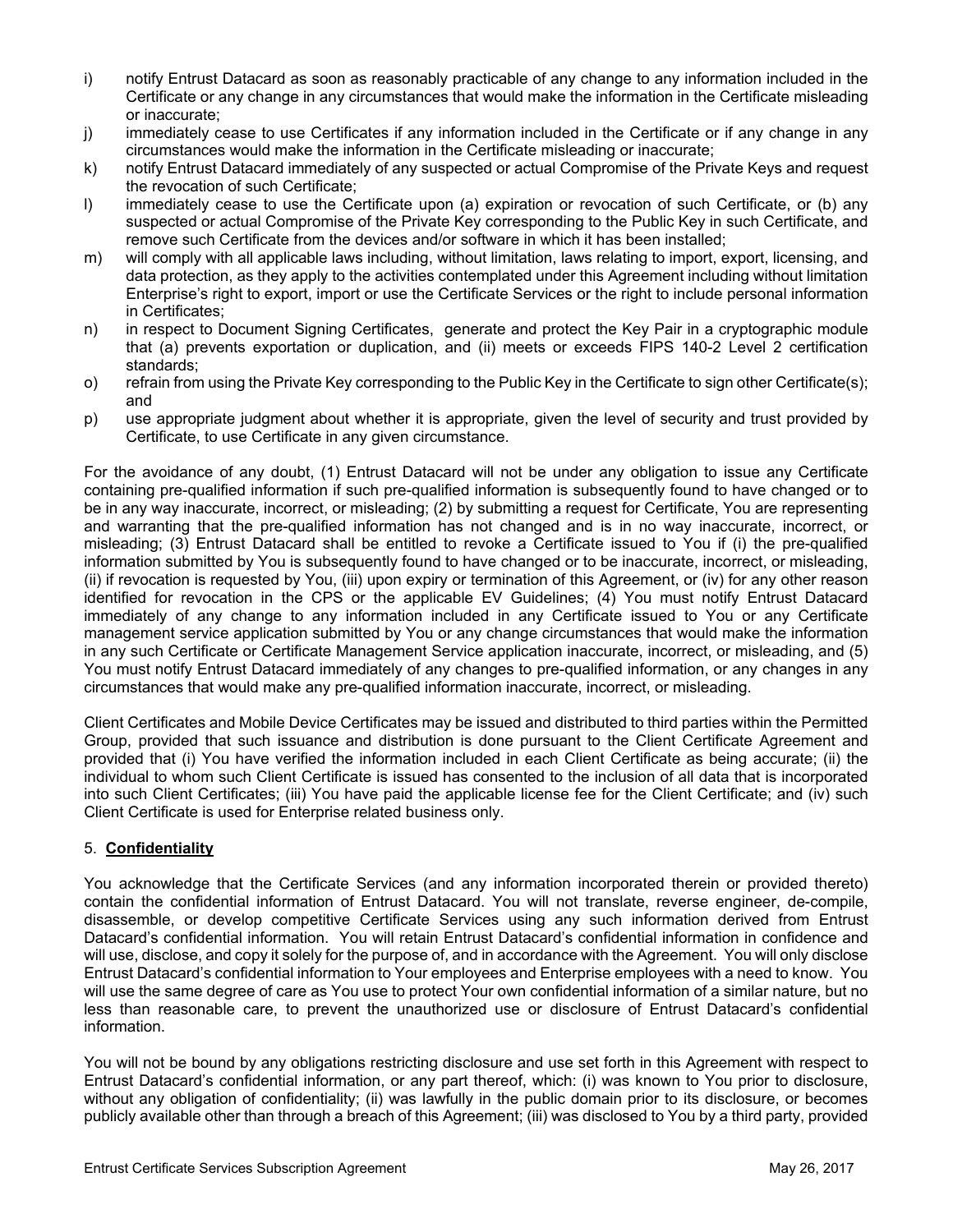that such third party is not in breach of any confidentiality obligation in respect of such information; or (iv) is independently developed by You.

If You are compelled pursuant to legal, judicial, or administrative proceedings, or otherwise required by law, to disclose the confidential information of Entrust Datacard, You will use reasonable efforts to seek confidential treatment for such confidential information, and provide prior notice to Entrust Datacard to allow Entrust Datacard to seek protective or other court orders.

#### 6. **Intellectual Property Ownership**

The Certificate Services and all modifications, enhancements and derivative works thereof, including all right, title and interest (and all intellectual proprietary rights therein) remain the sole and exclusive property of Entrust Datacard and/or its third-party licensors.

#### 7. **DISCLAIMER OF WARRANTY**

**EXCEPT FOR THE EXPLICIT REPRESENTATIONS, WARRANTIES, AND CONDITIONS PROVIDED IN THIS AGREEMENT AND THE CPS, CERTIFICATE SERVICES AND ANY SERVICES PROVIDED IN RESPECT TO CERTIFICATE(S) ARE PROVIDED "AS IS", AND NEITHER ENTRUST DATACARD GROUP, ENTRUST DATACARD GROUP AFFILIATES NOR ANY RESELLERS, CO-MARKETERS, SUBCONTRACTORS, DISTRIBUTORS, AGENTS, SUPPLIERS, EMPLOYEES, OR DIRECTORS OF ANY OF THE FOREGOING MAKE ANY REPRESENTATIONS OR GIVE ANY WARRANTIES, OR CONDITIONS, WHETHER EXPRESS, IMPLIED, STATUTORY, BY USAGE OF TRADE, OR OTHERWISE, AND ENTRUST DATACARD GROUP, ENTRUST DATACARD GROUP AFFILIATES, AND ALL RESELLERS, CO-MARKETERS, SUBCONTRACTORS, DISTRIBUTORS, AGENTS, SUPPLIERS, EMPLOYEES, OR DIRECTORS OF ANY OF THE FOREGOING SPECIFICALLY DISCLAIM ANY AND ALL REPRESENTATIONS, WARRANTIES, AND CONDITIONS OF MERCHANTABILITY, NON-INFRINGEMENT, TITLE, SATISFACTORY QUALITY, OR FITNESS FOR A PARTICULAR PURPOSE. EXCEPT FOR THE EXPLICIT REPRESENTATIONS, WARRANTIES AND CONDITIONS CONTAINED IN THIS AGREEMENT AND IN THE CPS, THE ENTIRE RISK OF THE USE OF ANY CERTIFICATE SERVICES OR ANY SERVICES PROVIDED IN RESPECT CERTIFICATE SERVICES OR THE VALIDATION OF DIGITAL SIGNATURES WILL BE BORNE SOLELY BY YOU.**

#### 8. **LIMITATION OF LIABILITY**

**8.1 ENTRUST DATACARD, ENTRUST DATACARD GROUP AND ENTRUST DATACARD GROUP AFFILIATES AND ANY RESELLERS, CO-MARKETERS, SUBCONTRACTORS, DISTRIBUTORS, AGENTS, SUPPLIERS, AND EMPLOYEES AND DIRECTORS OF ANY OF THE FOREGOING (COLLECTIVELY, "ENTRUST DATACARD AND ITS ENTITIES") SHALL NOT BE LIABLE IN CONTRACT, TORT (INCLUDING NEGLIGENCE), STRICT LIABILITY, FOR BREACH OF A STATUTORY DUTY OR IN ANY OTHER WAY (EVEN IF ADVISED OF THE POSSIBILITY OF SUCH DAMAGES) FOR:** 

- **(I) ANY ECONOMIC LOSS (INCLUDING, WITHOUT LIMITATION, LOSS OF REVENUES, PROFITS, CONTRACTS, BUSINESS OR ANTICIPATED SAVINGS);**
- **(II) TO THE EXTENT ALLOWED BY APPLICABLE LAW, ANY LOSS OR DAMAGE RESULTING FROM DEATH OR INJURY OF SUBSCRIBER AND/OR ANY RELYING PARTY OR ANYONE ELSE;**
- **(III) ANY LOSS OF GOODWILL OR REPUTATION;**
- **(IV) ANY OTHER INDIRECT, CONSEQUENTIAL, INCIDENTAL, MULTIPLE, SPECIAL, PUNITIVE, EXEMPLARY DAMAGES, OR**
- **(V) ANY LOSS OR DAMAGE THAT IS NOT DIRECTLY ATTRIBUTABLE TO THE USE OR RELIANCE ON A CERTIFICATE OR THE CERTIFICATE SERVICES PROVIDED UNDER THIS AGREEMENT AND THE CPS INCLUDING, WITHOUT LIMITATION, ANY LOSS OR DAMAGE RESULTING FROM THE COMBINATION OR INTEGRATION OF THE CERTIFICATE OR CERTIFICATE SERVICES WITH ANY SOFTWARE OR HARDWARE NOT PROVIDED BY ENTRUST DATACARD IF THE LOSS OR DAMAGE WOULD NOT HAVE OCCURRED AS A RESULT OF USE OF THE CERTIFICATE OR CERTIFICATE SERVICES ALONE.**

**IN ANY CASE WHETHER OR NOT SUCH LOSSES OR DAMAGES WERE WITHIN THE CONTEMPLATION OF THE PARTIES AT THE TIME OF THE APPLICATION FOR, INSTALLATION OF, USE OF OR RELIANCE ON THE CERTIFICATE, OR AROSE OUT OF ANY OTHER MATTER OR CERTIFICATE SERVICES (INCLUDING, WITHOUT LIMITATION, ANY ECS SUPPORT SERVICES) UNDER THIS AGREEMENT, THE APPLICABLE CPS OR WITH REGARD TO THE USE OF OR RELIANCE ON THE CERTIFICATE.**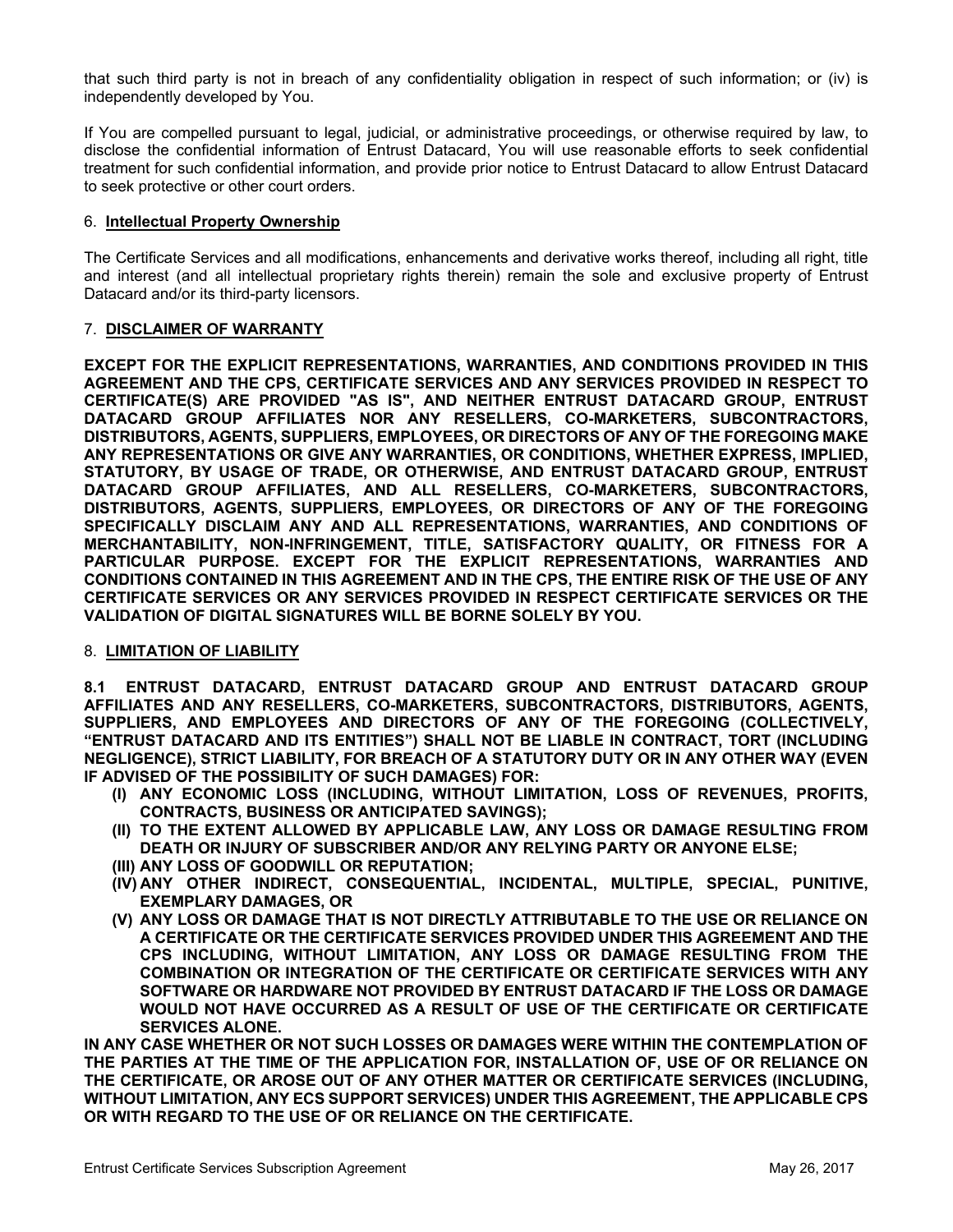**8.2 IN NO EVENT SHALL THE TOTAL AGGREGATE LIABILITY OF ENTRUST DATACARD AND ITS ENTITIES TO ANY APPLICANT, SUBSCRIBER, RELYING PARTY OR ANY OTHER PERSON, ENTITY, OR ORGANIZATION ARISING OUT OF OR RELATING TO THIS AGREEMENT, THE CPS AND ALL CERTIFICATES ISSUED (INCLUDING WITHOUT LIMITATION, THE INSTALLATION OF, USE OF OR RELIANCE UPON A CERTIFICATE) AND THE CERTIFICATE SERVICES PROVIDED UNDER THIS AGREEMENT UNDER ANY CAUSE OF ACTION, OR ANY CONTRACT, STRICT LIABILITY, TORT (INCLUDING NEGLIGENCE), OR OTHER LEGAL OR EQUITABLE THEORY OR IN ANY OTHER WAY, EXCEED THE GREATER OF ONE THOUSAND UNITED STATES DOLLARS (\$1,000.00 U.S.), OR (2) TWO TIMES THE FEES PAID BY YOU TO ENTRUST DATACARD UNDER THIS AGREEMENT DURING THE TWELVE MONTHS PRIOR TO THE INITIATION OF THE CLAIM TO A MAXIMUM OF ONE HUNDRED THOUSAND DOLLARS (\$100,000.00) (EXCEPT THAT FOR ANY ENTRUST EV CERTIFICATES ISSUED UNDER THIS AGREEMENT, ENTRUST DATACARD AND ITS ENTITIES' AGGREGATE LIABILITY IS LIMITED TO TWO THOUSAND U.S. DOLLARS (US\$2,000.00) PER SUBSCRIBER OR RELYING PARTY PER EV CERTIFICATE, UP TO A MAXIMUM OF ONE HUNDRED THOUSAND U.S. DOLLARS (US\$100,000.00)).** 

**8.3 THE FOREGOING LIMITATIONS WILL APPLY NOTWITHSTANDING THE FAILURE OF ESSENTIAL PURPOSE OF ANY LIMITED REMEDY STATED HEREIN AND EVEN IF ENTRUST DATACARD AND ITS ENTITIES HAVE BEEN ADVISED OF THE POSSIBILITY OF THOSE DAMAGES. BECAUSE SOME JURISDICTIONS DO NOT ALLOW THE EXCLUSION OR LIMITATION OF INCIDENTAL OR CONSEQUENTIAL DAMAGES, THE ABOVE EXCLUSIONS OF INCIDENTAL AND CONSEQUENTIAL DAMAGES MAY NOT APPLY TO YOU AND/OR A RELYING PARTY BUT SHALL BE GIVEN EFFECT TO THE FULL EXTENT PERMITTED BY LAW. THE FOREGOING LIMITATIONS OF LIABILITY SHALL APPLY ON A CERTIFICATE-BY-CERTIFICATE BASIS, REGARDLESS OF THE NUMBER OF TRANSACTIONS OR CLAIMS RELATED TO EACH CERTIFICATE, AND SHALL BE APPORTIONED FIRST TO THE EARLIER CLAIMS TO ACHIEVE FINAL RESOLUTION. THE DISCLAIMERS OF REPRESENTATIONS, WARRANTIES, AND CONDITIONS AND THE LIMITATIONS OF LIABILITY IN THIS AGREEMENT CONSTITUTE AN ESSENTIAL PART OF THIS AGREEMENT. ALL SUBSCRIBERS, RELYING PARTIES, AND OTHER PERSONS, ENTITIES, AND ORGANIZATIONS ACKNOWLEDGE THAT BUT FOR THESE DISCLAIMERS OF REPRESENTATIONS, WARRANTIES, AND CONDITIONS AND LIMITATIONS OF LIABILITY, ENTRUST DATACARD WOULD NOT ISSUE CERTIFICATE(S) TO SUBSCRIBERS OR PROVIDE THE CERTIFICATE SERVICES AND THAT THESE PROVISIONS PROVIDE FOR A REASONABLE ALLOCATION OF RISK.** 

8.4 In no event will Entrust Datacard or Entrust Datacard Group Affiliates be liable for any damages to Applicants, Subscribers, Relying Parties or any other person, entity or organization arising out of or related to the use or misuse of, or reliance on any Certificate issued under this Agreement or the CPS that: (i) has expired or been revoked; (ii) has been used for any purpose other than as set forth in this Agreement or the CPS; (iii) has been tampered with; (iv) with respect to which the Key Pair underlying such Certificate or the cryptography algorithm used to generate such Certificate's Key Pair, has been Compromised by the action of any party other than Entrust Datacard or Entrust Datacard Group Affiliates (including without limitation the Subscriber or Relying Party); or (v) is the subject of misrepresentations or other misleading acts or omissions of any other party, including but not limited to Subscribers and Relying Parties. In no event shall Entrust Datacard or Entrust Datacard Group Affiliates be liable to the Subscriber, Relying Party or other party for damages arising out of any claim that a Certificate infringes any patent, trademark, copyright, trade secret or other intellectual property right of any party.

## 9. **Term**

This Agreement will continue for the Subscription Term, however, it will terminate if You, Your Affiliates, or Your Agents fail to comply with any of the material terms or conditions of this Agreement (including for the avoidance of any doubt, the CPS and in the case of EV SSL Certificates and EV Code Signing Certificate(s), the EV Guidelines). Enterprise will immediately cease to use the Certificate Services upon the earlier of (a) expiration of the Subscription Term; or (b) upon a breach of this Agreement (including the CPS) by either You, Your Affiliates or Your Agents. Entrust Datacard may also terminate this Agreement in its discretion with notice to You in order to comply with any third party licensing or other contractual or legal obligation to which Entrust Datacard is subject. This Agreement will terminate upon expiration of the Subscription Term or revocation by Entrust Datacard of all Certificates issued hereunder if such revocation occurs prior to the end of the Subscription Term. You must, upon such expiration cease all use of Your Certificate Services and remove any Certificates issued under this Agreement from the devices and/or software in which it has been installed. The provisions entitled "Representations, Warranties And Additional Obligations", "Confidentiality", "Intellectual Property Ownership", "Disclaimer of Warranties", "Limitation of Liability",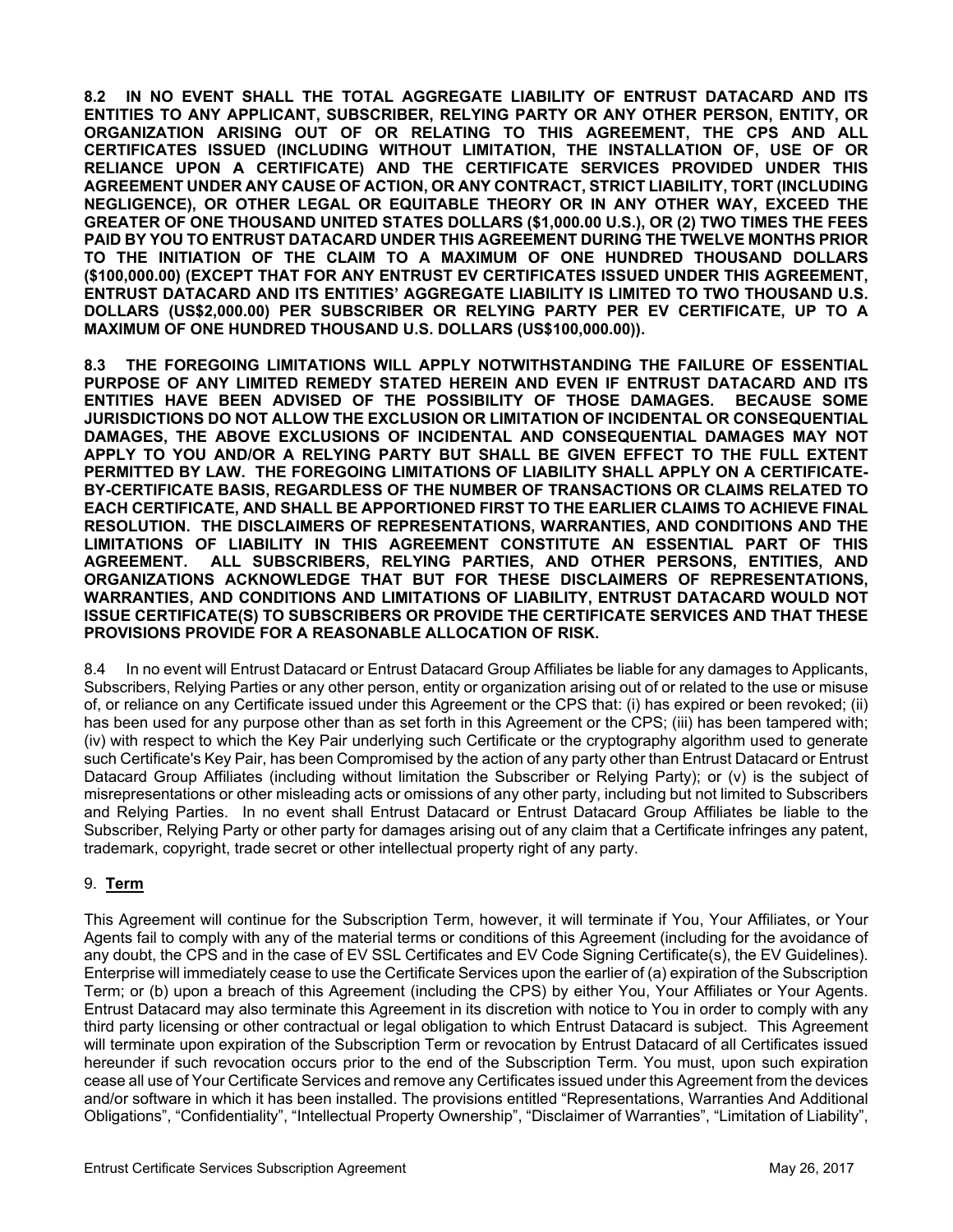"Term", "Severability", "Audit Right", "Third Party Beneficiaries", "Entire Agreement", and those provisions of the CPS that are designated as surviving termination will continue in force even after any termination or expiration of this Agreement. All payment obligations will survive termination.

#### 10. **Severability**

Whenever possible, each provision of this Agreement, the CPS, any other agreements will be interpreted in such manner as to be effective and valid under applicable law. If the application of any provision of this Agreement, the CPS, any other agreements or any portion thereof to any particular facts or circumstances will be held to be invalid or unenforceable by an arbitrator or court of competent jurisdiction, then (i) the validity and enforceability of such provision as applied to any other particular facts or circumstances and the validity of other provisions of this Agreement, the CPS, or any other agreements will not in any way be affected or impaired thereby, and (ii) such provision will be enforced to the maximum extent possible so as to effect its intent and it will be reformed without further action to the extent necessary to make such provision valid and enforceable.

**FOR GREATER CERTAINTY, IT IS EXPRESSLY UNDERSTOOD AND AGREED THAT EVERY PROVISION OF THIS AGREEMENT, THE CPS, AND ANY OTHER AGREEMENTS THAT DEALS WITH (I) LIMITATION OF LIABILITY OR DAMAGES, (II) DISCLAIMERS OF REPRESENTATIONS, WARRANTIES, CONDITIONS, OR LIABILITIES, OR (III) INDEMNIFICATION, IS EXPRESSLY INTENDED TO BE SEVERABLE FROM ANY OTHER PROVISIONS OF THIS AGREEMENT, THE CPS, AND ANY OTHER AGREEMENTS AND WILL BE SO INTERPRETED AND ENFORCED.** 

#### 11. **Third Party Databases**

In performing limited verification Entrust Datacard may determine whether the organizational identity, address, and domain name provided with Your Certificate Services Application are consistent with information contained in thirdparty databases (the "Databases"). Entrust Datacard may perform an investigation which may attempt to confirm Your business name, street address, mailing address, telephone number, line of business, year started, number of employees, CEO, telephone number and Your business existence. You acknowledge that some of the information submitted to obtain Certificate Services may become included in the Databases. This information will only include: business name, street address, mailing address, telephone number (outside source), line of business, year started, number of employees, CEO, telephone number and Your business existence.

#### 12. **Use of the Entrust Secured Site-Sea**l

Subject to the terms and conditions of this Agreement, You may use Your Certificate Services with the Entrust Secured Site-Seal; provided, however that (i) Entrust Datacard delivers to You the Entrust Secured Site-Seal together with, or in conjunction with, Your Certificate Services; and (ii) **BY CLICKING THE "ACCEPT" ICON BELOW AND BY USING THE ENTRUST SECURED SITE-SEAL, YOU AGREE TO BE BOUND BY THE TERMS AND CONDITIONS OF THE ENTRUST SECURED SITE-SEAL LICENSE AGREEMENT SET FORTH AT**  http://www.entrust.net/cps**.**

## 13. **Export**

Certificate Services and related information may be subject to export, import, and/or use restrictions. You will comply with all laws and regulations applicable to Your right to export, import, and/or use Certificate Services or related information, including, without limitation, all laws and regulations in respect to nuclear, chemical or biological weapons proliferation. You will be responsible for procuring all required licenses and permissions for any export, import, and/or use of Certificate Services or related information. Certain cryptographic techniques, software, hardware, and firmware ("Technology") that may be used in processing or in conjunction with Certificate Services may be subject to export, import, and/or use restrictions. You will comply with all laws and regulations applicable to a Subscriber's right to export, import, and/or use such Technology or related information. You will be responsible for procuring all required licenses and permissions for any export, import, and/or use of such Technology or related information.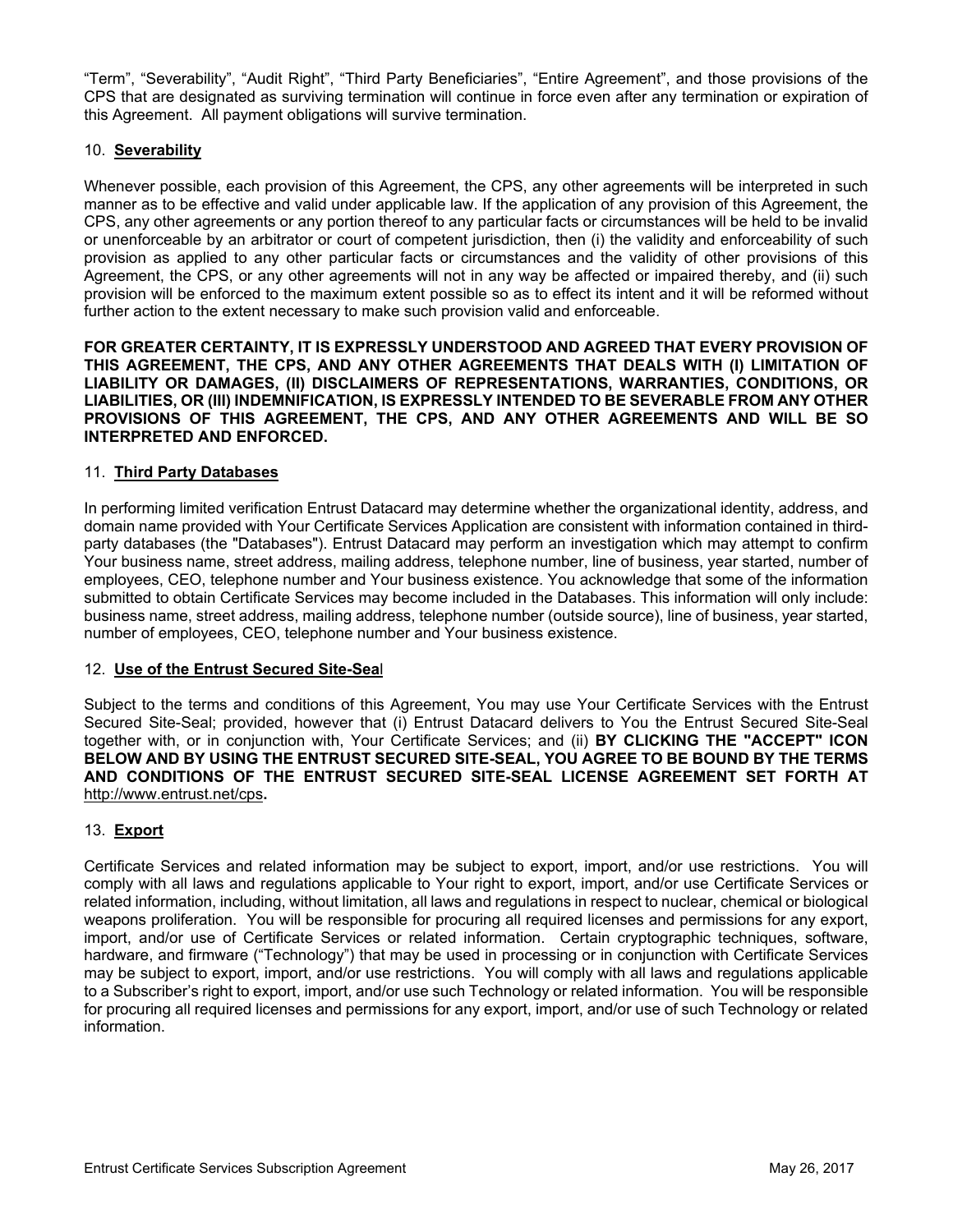#### 14. **Third Party Beneficiaries**

You expressly acknowledge that each Application Software Vendor and each member of the Entrust Datacard Group and Entrust Datacard Group Affiliates are express third party beneficiaries, and may enforce this Agreement against Enterprise and rely on all terms of this Agreement.

#### 15. **Governing Law**

The laws of the Province of Ontario, Canada, excluding its conflict of laws rules, shall govern the construction, validity, interpretation, enforceability and performance of the Agreement. The application of the United Nations Convention on Contracts for the International Sale of Goods to the Agreement is expressly excluded. Any dispute arising out of or in respect to the Agreement shall be brought in the provincial or federal courts sitting in Ottawa, Ontario, and each party hereby agrees that such courts shall have personal and exclusive jurisdiction over such disputes. In the event that any matter is brought in a provincial or federal court each party waives any right that such party may have to a jury trial.

#### 16. **Language**

The parties hereby confirm that they have requested that this Agreement and all related documents be drafted in English. Les parties ont exigé que le présent contrat et tous les documents connexes soient rédigés en anglais.

#### 17. **Entire Agreement**

This Agreement (including the CPS) shall constitute the entire agreement between the parties hereto in respect of the subject matter of this Agreement and all previous correspondence, understandings, proposals and other communications shall be completely superseded by the terms hereof. Any purchase order terms included or associated with any order will be of no force or effect except for the identification and quantity of the Certificate Services that are being subscribed for. Any software included in the order is distributed under the terms of the agreement that accompanies such software.